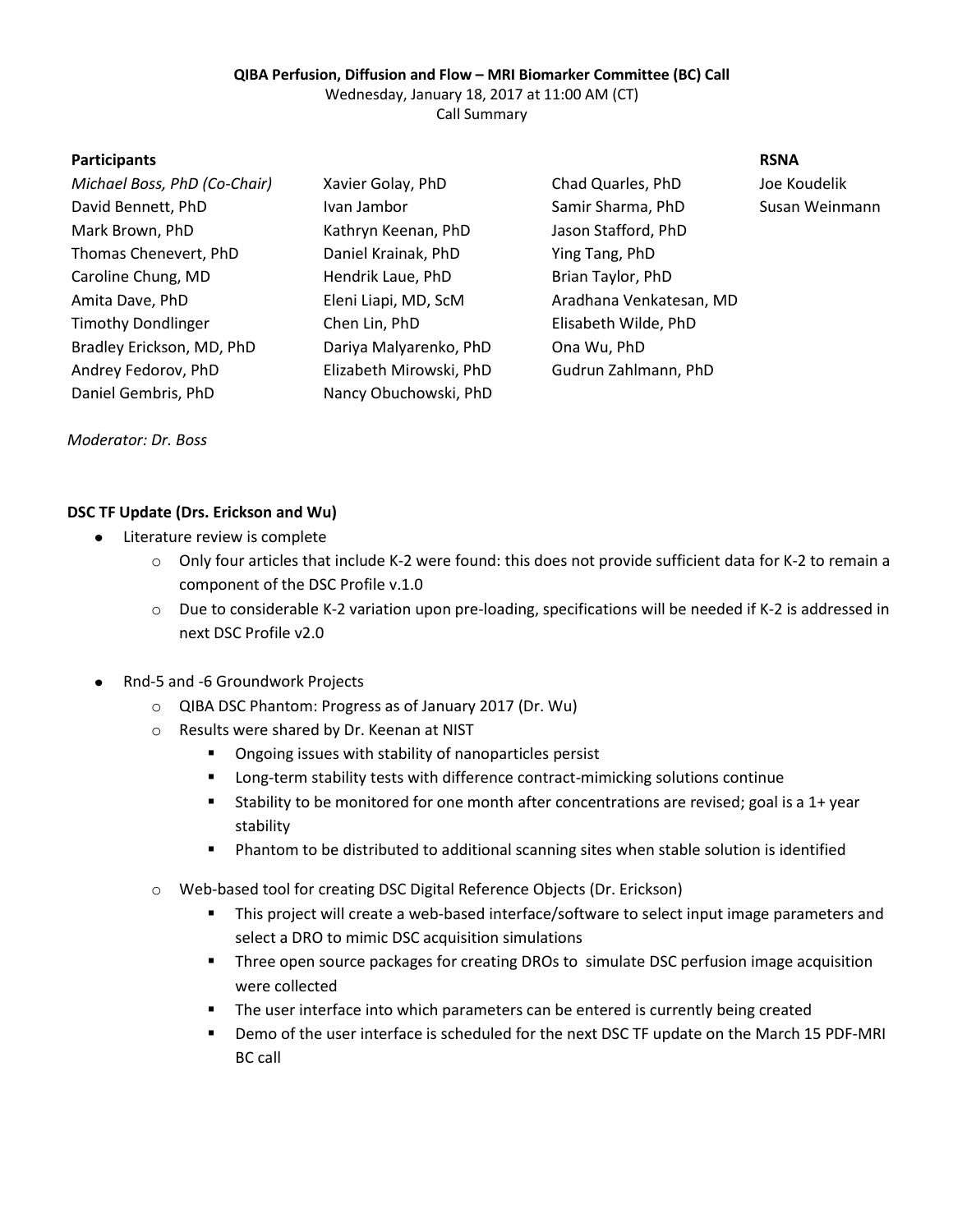### **DWI Profile Update (Drs. Boss & Chenevert)**

- There has been greater success of establishing ground truth with polyvinylpyrrolidone (PVP) phantom fill solutions
	- o Some numbers may appear in appendices of DWI Profile
	- o Calibration of temperature probe to a reference object (i.e. water) with a known diffusion coefficient has been completed
	- o Status of Profile review and numbers to be reported at the next DWI TF update on the March 1 PDF-MRI BC call
- Table of Contents updated
- Open and closed issues are listed in the change log
	- o Drs. Boss, Chenevert and Dave to address issues as they are raised
	- o "Floating comments" have been addressed
- Clean-up, formatting and consistency check to be completed
- A third Claim and third organ (prostate) was added based on 3T; expanding to 1.5T to be determined
- $\bullet$ RSNA staff provided an author list of PDF-MRI BC members for Appendix B; Dr. Boss to add any additional individuals who have contributed to the DWI Profile
- Outstanding references and link to literature review database to be added  $\bullet$
- Internal review by PDF-MRI BC to begin, with all feedback due by next PDF-MRI BC call on February 1  $\bullet$
- Review process described on the QIBA Wiki at: http://gibawiki.rsna.org/index.php/Review\_Process  $\bullet$ 
	- o Subject Matter Experts (SMEs) to focus on specific sections
	- o Others to review overall document for consistency
	- o Drs. Rosen, Kirsch, Obuchowski, Shiroishi and Taylor to assist
	- o Mr. O'Donnell to be invited to provide feedback and process/format insight
- Profile was transferred to Google docs for an efficient review process
	- o Feedback to be provided in "suggesting mode"
	- o Editing to be restricted to Dr. Boss
- Next steps to follow PDF-MRI SME review:
	- $\circ$  PDF-BC members vote by e-ballot to approve release for public comment after review period of 2 4 weeks
	- o MR Coordinating Committee voting members to complete a ballot to approve the Profile for public comment
	- o Details on the voting process can be found on the QIBA wiki at: [http://qibawiki.rsna.org/index.php/Voting\\_Process](http://qibawiki.rsna.org/index.php/Voting_Process)

#### **General**

- Those who called in but did not log-into the WebEx were asked to notify RSNA staff of their attendance in order to be included in the notes
- Dr. Chenevert to add publications, posters to dashboard